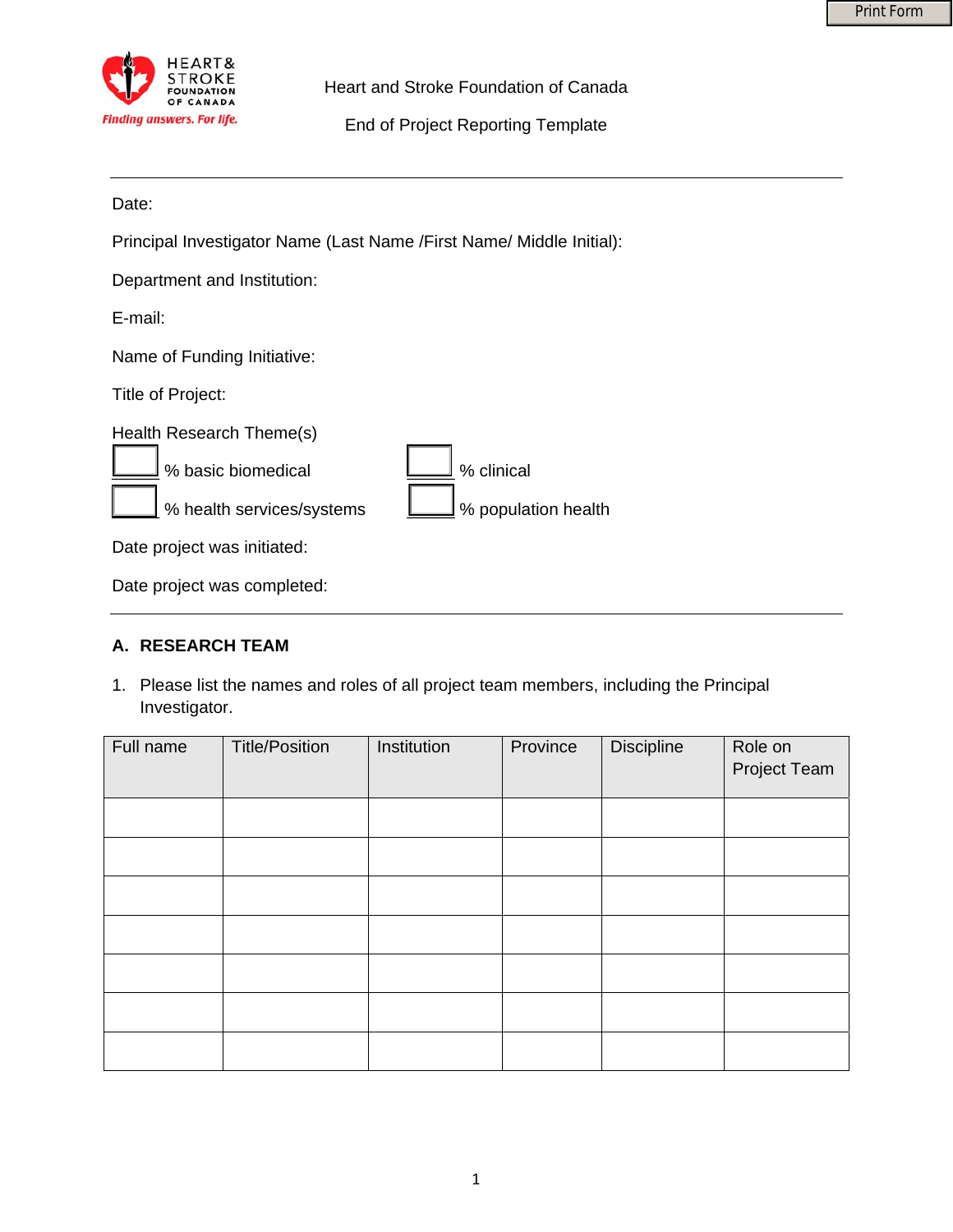2. Is this a new research team that did not previously exist?  $\bigcirc$  Yes  $\bigcirc$  No

3. Was your team multidisciplinary?  $Q$  Yes  $Q$  No

If yes, please list disciplines.

## **B. RESEARCH CAPACITY AND TRAINING**

1. Please list the names, roles and details of the training opportunities made available through this grant.

| Full name | Title/Position/<br>Degree being<br>sought | Institution | Role on Project Team |
|-----------|-------------------------------------------|-------------|----------------------|
|           |                                           |             |                      |
|           |                                           |             |                      |
|           |                                           |             |                      |
|           |                                           |             |                      |
|           |                                           |             |                      |
|           |                                           |             |                      |
|           |                                           |             |                      |

2. Has participation in this grant led to formal qualifications (e.g. PhD) for any members of the project team, or is it likely to do so? OYes ONo

If yes, please list:

| Degree | Year Awarded/Expected |  |  |
|--------|-----------------------|--|--|
|        |                       |  |  |
|        |                       |  |  |
|        |                       |  |  |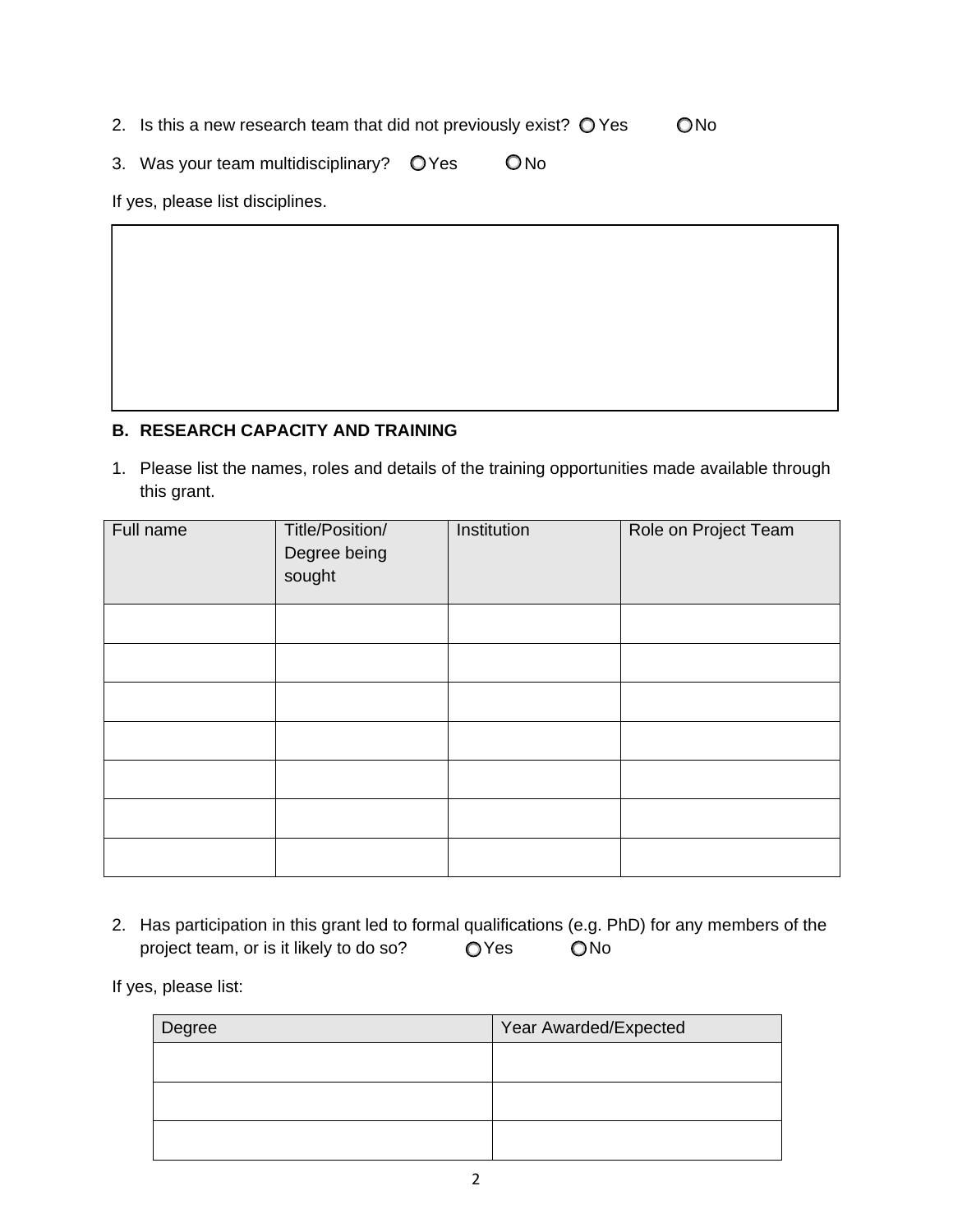# **C. RESEARCH OBJECTIVES**

1. Did the project achieve each of the stated research objectives? If yes, how? If no, why?

| Yes $\bigcirc$ No $\bigcirc$ |  |
|------------------------------|--|
|                              |  |
|                              |  |
|                              |  |
|                              |  |
|                              |  |

#### **D. RESEARCH OUTCOMES**

1. Scientific Summary of Key Findings (400 words)

2. Lay Summary of Research Findings (400 words)

3. List three "main messages" (in lay language) to summarize your research findings.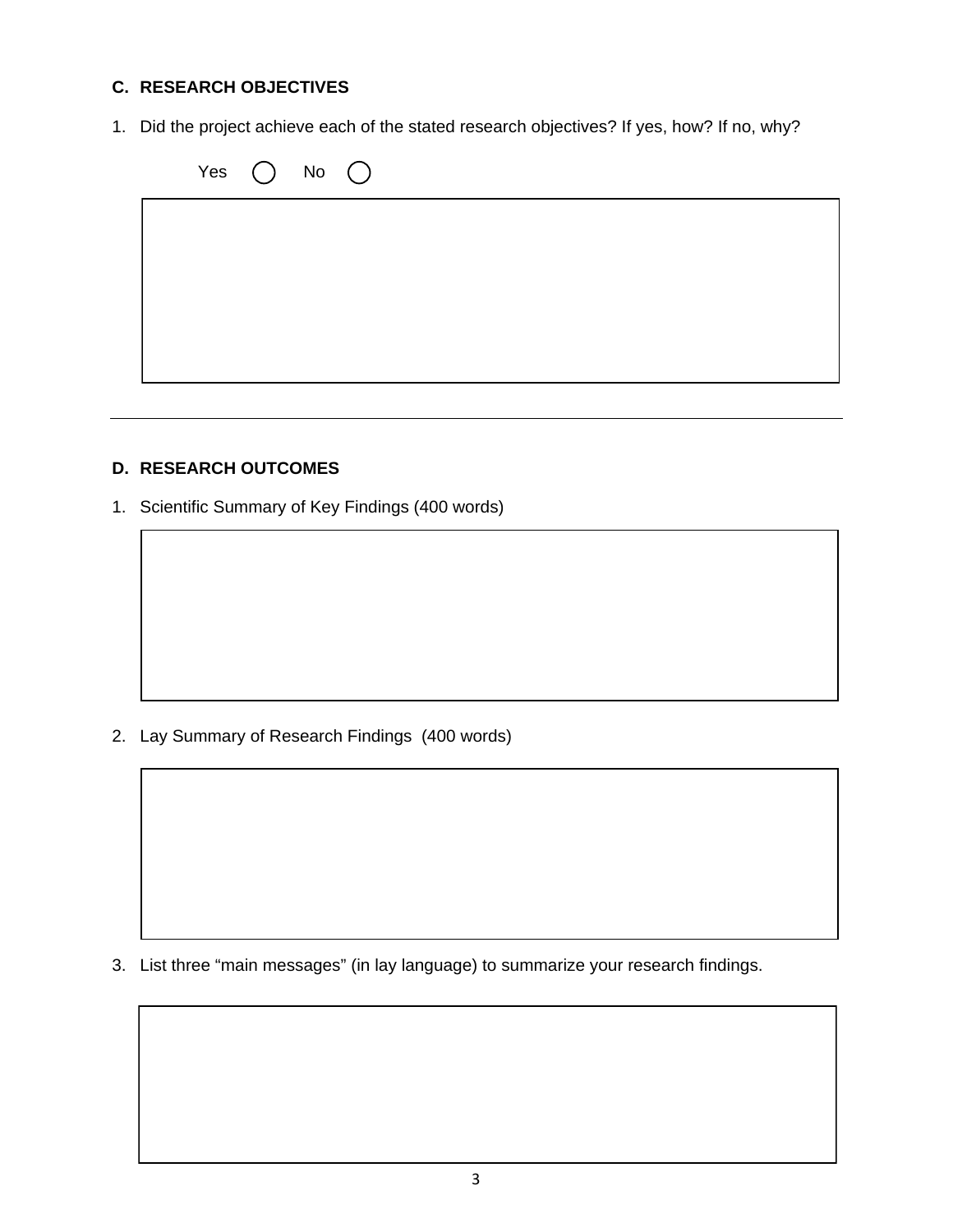4. What are the next steps for this research?

5. Which of the following outcomes will result from this research study?

| <b>Outcomes</b>                                                                      | <b>Yes</b> | <b>No</b> | May in<br>the<br>future | <b>Describe</b> |
|--------------------------------------------------------------------------------------|------------|-----------|-------------------------|-----------------|
| Research Finding/<br>Knowledge Creation                                              | $\Box$     | □         | □                       |                 |
| New Research<br>Method                                                               | □          | $\Box$    | □                       |                 |
| New Theory                                                                           | $\Box$     | $\Box$    | $\Box$                  |                 |
| Replication of<br>research findings                                                  | $\Box$     | $\Box$    | □                       |                 |
| <b>New Practice</b><br>(Clinical<br>tool/instrument,<br>procedure/technique)         | П          | $\Box$    | П                       |                 |
| New Vaccines/Drugs                                                                   | $\Box$     | $\Box$    | $\Box$                  |                 |
| Software/database                                                                    | $\Box$     | $\Box$    | $\Box$                  |                 |
| New product license                                                                  | $\Box$     | $\Box$    | $\Box$                  |                 |
| <b>New Patent</b>                                                                    | $\Box$     | $\Box$    | $\Box$                  |                 |
| New or changed<br>policy/program                                                     | $\Box$     | $\Box$    | $\Box$                  |                 |
| Direct cost savings<br>(individual,<br>organization, system,<br>or population level) | $\Box$     | $\Box$    | □                       |                 |
| Other (describe)                                                                     | $\Box$     | П         | П                       |                 |

## **E. KNOWLEDGE TRANSFER AND EXCHANGE (KTE)**

1. HSFC defines "knowledge transfer and exchange" as*: the dynamic, collaborative process of creating, sharing and acting upon research and other knowledge to eliminate heart disease and stroke and reduce their impact*.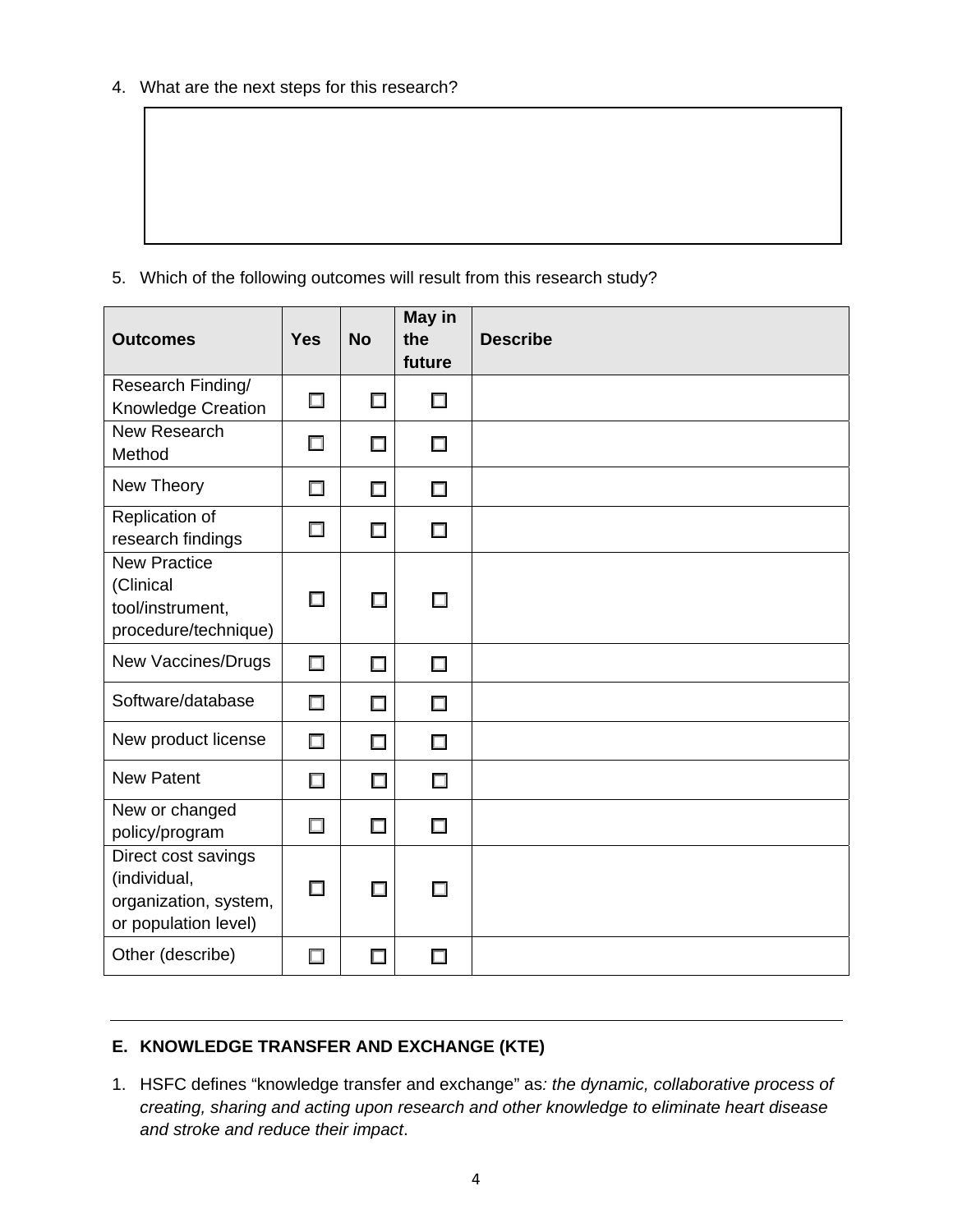|                                               | Need to be aware |           | <b>Are Already Aware</b> |            |           |
|-----------------------------------------------|------------------|-----------|--------------------------|------------|-----------|
| Group                                         | <b>Yes</b>       | <b>No</b> | Don't<br><b>Know</b>     | <b>Yes</b> | <b>No</b> |
| Researchers/Academics                         |                  |           |                          |            |           |
| <b>Health Care Practitioners</b>              |                  |           |                          |            |           |
| Patients / Consumer of Health Care            |                  |           |                          |            |           |
| <b>Health Care Managers</b>                   |                  |           |                          |            |           |
| <b>Health Care Professional Organizations</b> |                  |           |                          |            |           |
| <b>Federal / Provincial Representatives</b>   |                  |           |                          |            |           |
| Community / Municipal Organizations           |                  |           |                          |            |           |
| Consumer groups/ Charitable<br>Organizations  |                  |           |                          |            |           |
| Industry                                      |                  |           |                          |            |           |
| The media                                     |                  |           |                          |            |           |
| Other, Please specify                         |                  |           |                          |            |           |

Which of the following groups of stakeholders need to be aware of your findings?

2. From the list below, please identify the number of each of the following knowledge transfer and exchange-related activities for your project, to date.

Publications:

|                                         | # Published to date | # Submitted to date |
|-----------------------------------------|---------------------|---------------------|
| Journal Article (Peer Reviewed)         |                     |                     |
| Books/book chapters (non-Peer Reviewed) |                     |                     |
| Report / technical report               |                     |                     |
| <b>Doctoral Thesis</b>                  |                     |                     |
| <b>Master's Thesis</b>                  |                     |                     |
| Other, Please specify.                  |                     |                     |
|                                         |                     |                     |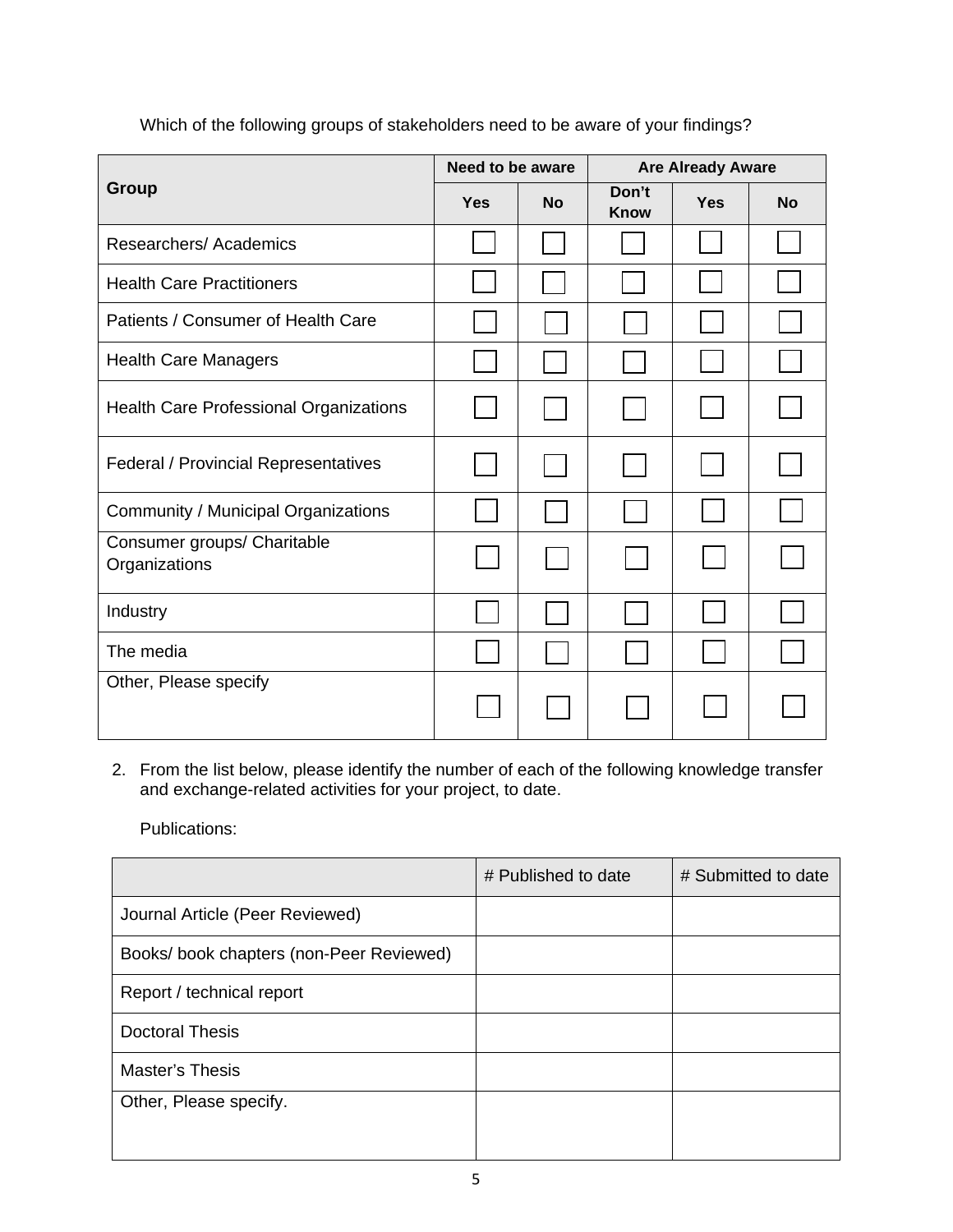3. Publication citations (provide citations for all publications arising from this grant):

### 4. Presentations:

|                       | # Completed | # Accepted |
|-----------------------|-------------|------------|
| Oral presentation     |             |            |
| Poster presentation   |             |            |
| Workshops             |             |            |
| Other, Please specify |             |            |

5. Conventional Media and other Publications:

|                       | Number of Articles or Media Interviews |          |               |  |
|-----------------------|----------------------------------------|----------|---------------|--|
|                       | Local                                  | National | International |  |
| Newspaper             |                                        |          |               |  |
| Magazine              |                                        |          |               |  |
| Television            |                                        |          |               |  |
| Radio                 |                                        |          |               |  |
| Other, Please specify |                                        |          |               |  |

6. What role could HSFC and its partners play in helping to disseminate the findings of your research, or facilitate the next steps required for this research?